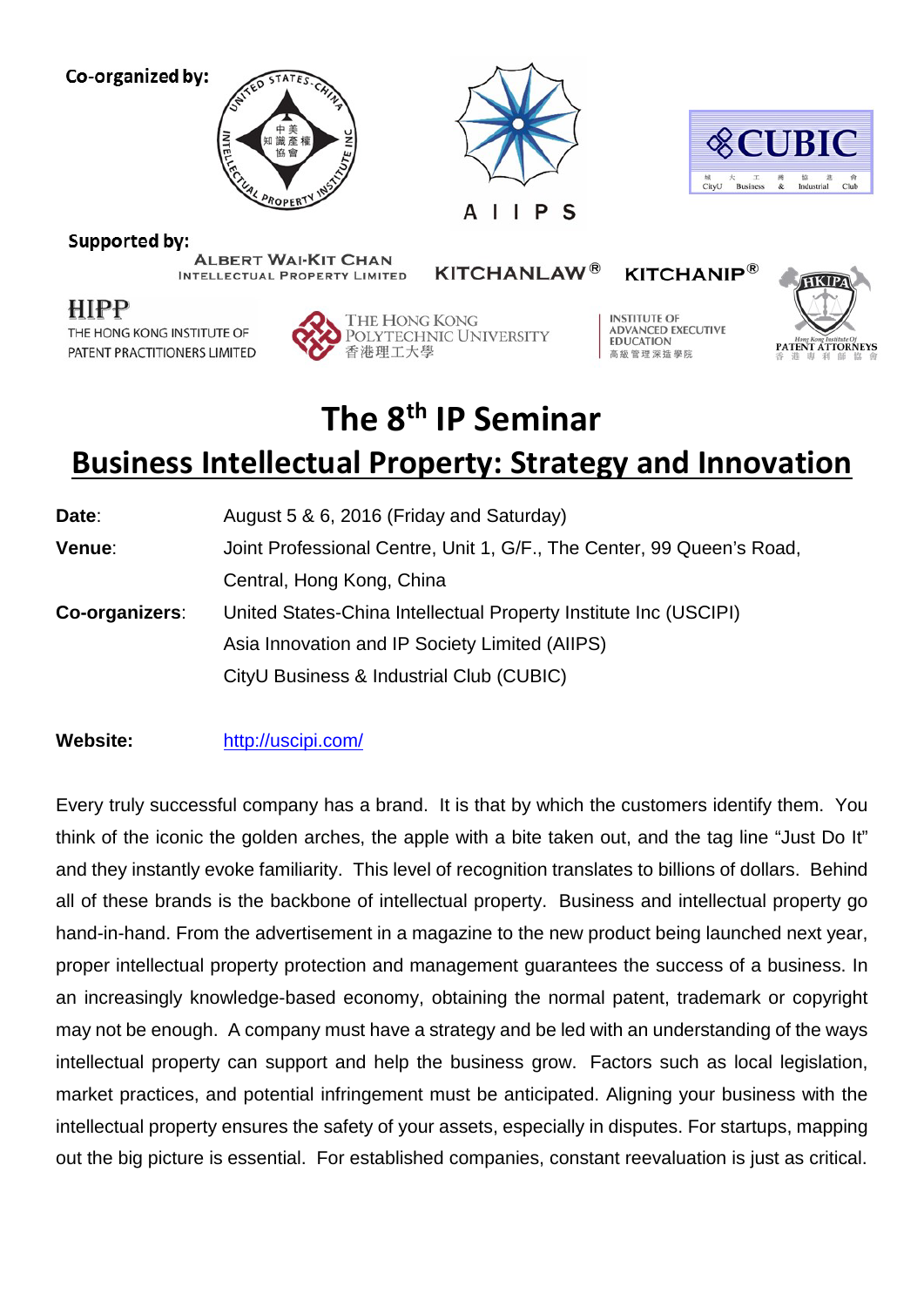## **Program Rundown:**

| <b>August 5, 2016 (Friday)</b>                                                                                |
|---------------------------------------------------------------------------------------------------------------|
| <b>Registration and Networking</b>                                                                            |
| Welcome Remarks by Dr. Albert Wai-Kit CHAN - Founder and Director of USCIPI                                   |
| <b>Group Photo Taking</b><br>$\blacklozenge$                                                                  |
| <b>Keynote Section</b>                                                                                        |
| Moderated by Dr. Albert Wai-Kit CHAN - Founder and Director of USCIPI                                         |
| Prof. Dongmin CHEN - Dean of School of Innovation and Entrepreneurship of Peking                              |
| University                                                                                                    |
| China's "Bayh-Dole" Act and University IP Operation in Support of Innovation Driven                           |
| <b>Economic Development</b>                                                                                   |
| Dr. Keith CHAN - President and CEO of GloboAsia LLC; Senior Advisor of Cornerstone IP<br>٠                    |
| Foundation of Taiwan; Adjunct Professor of National Chengchi University in Taiwan                             |
| Critical Biz IP/Patenting Skills for Scientists - Patent Claim Construction, Infringement                     |
| Determination, Infringement Avoidance and Design Around                                                       |
| Jie WANG - Vice President/Professor, Jiangsu Academy of Clinical Research and Translational                   |
| Medicine/Jiangsu Province Hospital                                                                            |
| Evolution and Raising of IP based Biotech/Medtec Start-ups in Mainland China: Example of                      |
| <b>SyMap Medical</b>                                                                                          |
| Coffee Break                                                                                                  |
| <b>IP Law Updates</b>                                                                                         |
| Moderated by Mr. David AI - Director of Knowledge Transfer Office at City University of Hong<br>Kong          |
| Robert D. KATZ, Esq. - Attorney at Law; Partner of Eaton & Van Winkle, LLP New York, US;                      |
| Managing Director of Odyssey Consulting Limited New York, US                                                  |
| <b>Enforcement and Defense Against U.S. Patents by Chinese Companies</b>                                      |
|                                                                                                               |
| Rong XIE, Esq. - US Patent Attorney and Partner of Law Offices of Albert Wai-Kit Chan, PLLC<br>۰              |
| Software Patenting after Alice - 2016 Update                                                                  |
| Mr. Barry FRANKS - European Patent Attorney, Swedish Patent Attorney and Board Member                         |
| of BRANN AB Intellectual Property Law Firm                                                                    |
| The Unitary Patent and the Unitary Patent Court-What's Next?                                                  |
| <b>Lunch Section</b>                                                                                          |
| IP Law Updates II                                                                                             |
| Moderated by Dr. Jacqueline LUI - U.S. Patent Agent; President of Eagle IP Group; President of<br><b>HIPP</b> |
| Prof. Jyh-An LEE - Assistant Professor of Law at the Chinese University of Hong Kong<br>$\bullet$             |
| Implementing the FRAND Standard in China and its Relationship to Innovation                                   |
|                                                                                                               |
| Mr. Wen LIN - Partner of Beijing Jincheng Tongda (Shanghai) Law Firm<br>$\blacklozenge$                       |
| The Actualities and Puzzledom of the Anti-monopoly Execution in Mainland China                                |
| Dr. Kam Wah LAW - US Patent Attorney and HK solicitor; Partner of Squire Patton Boggs; VP<br>٠                |
| of HIPP and VP of HKIPA                                                                                       |
| Mr. Henry LUK - Council Associate of HKIPA; Full Member of HIPP                                               |
| Overview of Patent System in HK and Patents (Amendment) Bill 2015                                             |
|                                                                                                               |
| <b>Patent Financing</b>                                                                                       |
| Moderated by Dr. Yuanjia HU                                                                                   |
| Mr. Jie JI - Director of Hengqin International Intellectual Property Rights Exchange Center                   |
| <b>Explorations and Practices on the Financing of Intellectual Property</b>                                   |
| Dr. Zhongfa MA - Professor of Fudan Univeristy Law School in China<br>$\blacklozenge$                         |
|                                                                                                               |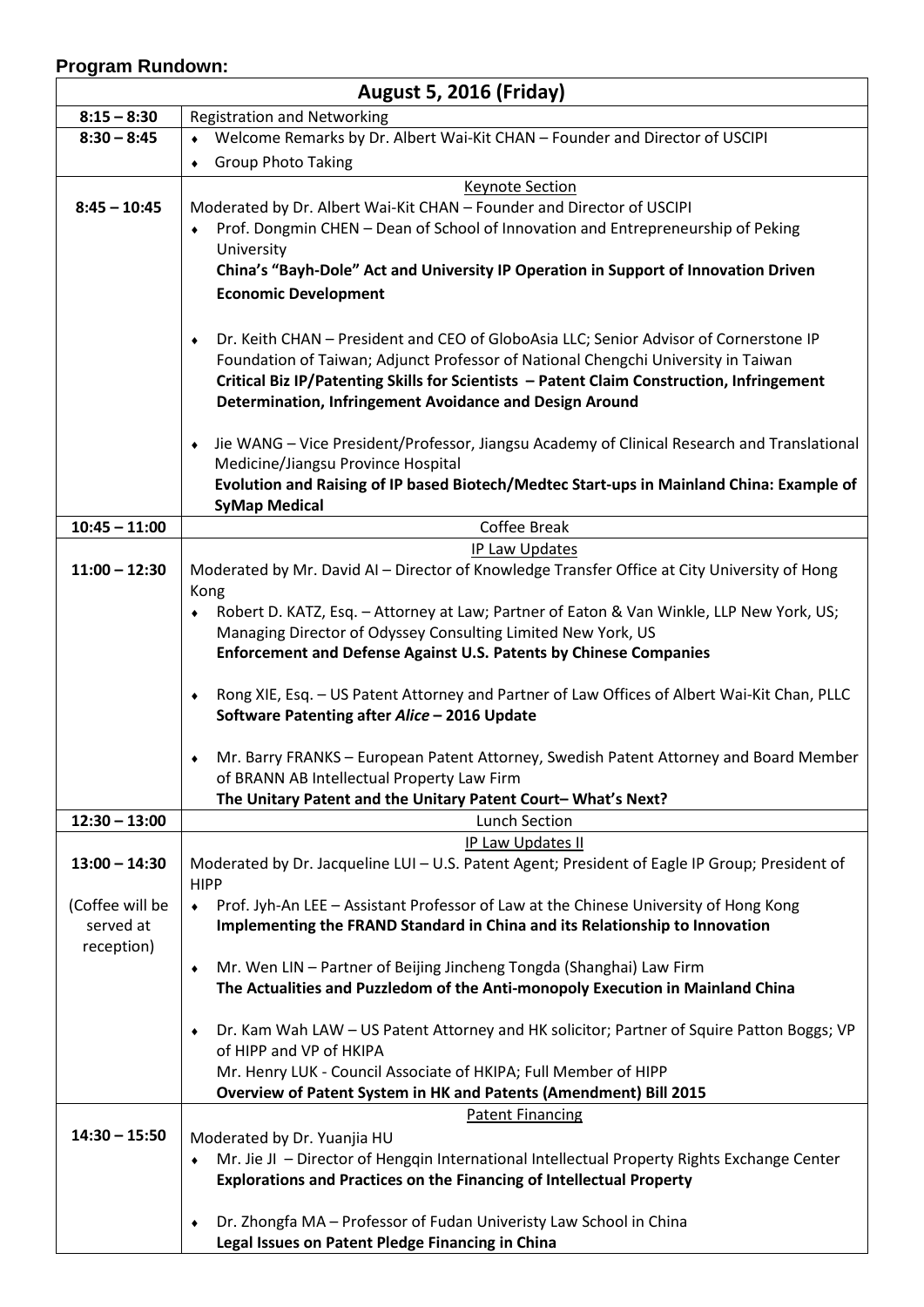|                 | Dr. Defang OUYANG - Assistant Professor of University of Macau<br>Big Data Analysis of Global Literature and Patents in Pharmaceutics and Drug Delivery<br>Area        |
|-----------------|------------------------------------------------------------------------------------------------------------------------------------------------------------------------|
|                 | Dr. Yongkang HUANG – Senior Accountant and CPA of Tianjin Xingtai Certified Public<br>Valuation Co., LTD                                                               |
|                 | An Introduction of Intellectual Property Pledge in the Mainland of China                                                                                               |
|                 | Dr. Yuanjia HU - Assistant Professor of University of Macau<br>Patent Financing in China: An Empirical Study of Company X                                              |
|                 | Innovation                                                                                                                                                             |
| $15:50 - 17:00$ | Moderated by Dr. Waishun LO                                                                                                                                            |
|                 | Dr. Waishun LO - General Partner of DL Capitals                                                                                                                        |
|                 | IP in the Open Innovation Era                                                                                                                                          |
|                 | Mr. William LIN - CEO and Operations Director of JUSWE Green Park Incubator<br>High-Tech Projects between China and Europe - Introduction & Roles in the Collaboration |
|                 | Prof. King-Lau CHOW – Professor of Life Science and Biomedical Engineering at Hong Kong                                                                                |
|                 | University of Science and Technology                                                                                                                                   |
|                 | A Sustainable Strategy to innovation                                                                                                                                   |
| $17:00 - 17:40$ | <b>Investment Opportunities</b>                                                                                                                                        |

| August 6, 2016 (Saturday) |                                                                                               |  |
|---------------------------|-----------------------------------------------------------------------------------------------|--|
| $8:30 - 8:45$             | <b>Registration and Networking</b>                                                            |  |
|                           | <b>Opening Ceremony of AIIPS</b>                                                              |  |
| $8:45 - 9:15$             | Moderated by Rong XIE, Esq. - US Patent Attorney and Partner of Law Offices of Albert Wai-Kit |  |
|                           | Chan, PLLC                                                                                    |  |
|                           | <b>Introduction of AIIPS Missions</b>                                                         |  |
|                           | Mr. Yao DENG - Partner of Guangzhou Office of Lifang & Partners                               |  |
|                           | Mr. William LAM - Founder of Hui and Lam Solicitors                                           |  |
|                           | Distribute certificate to members of AIIPS                                                    |  |
|                           | <b>Business IP</b>                                                                            |  |
| $9:15 - 11:15$            | Moderated by Mr. Yao DENG - Partner of Guangzhou Office of Lifang & Partners                  |  |
|                           | Mr. Wellsey YU - CEO of Wellsey International IP Consulting Co. Ltd.                          |  |
|                           | The Prediction of Future Winning Patent Service Model                                         |  |
|                           |                                                                                               |  |
|                           | Dr. Jia WANG - Teaching Fellow at the Department of Law, Faculty of Business, Hong Kong       |  |
|                           | Polytechnic University                                                                        |  |
|                           | Business Models for the Creative Industry and the Path for Chinese Enterprises                |  |
|                           | Mr. Hu WANG - Consultant of Guangzhou IP Exchange                                             |  |
|                           | A New Mathematical Model and Algorithm for Evaluating the Value of Patent Right               |  |
|                           |                                                                                               |  |
|                           | Mr. Bingiang LIU - CEO of USinoIP                                                             |  |
|                           | <b>Challenge &amp; Advantages of NPE Practice</b>                                             |  |
|                           |                                                                                               |  |
|                           | <b>Panel Discussion</b>                                                                       |  |
|                           | Prof. Dongmin CHEN - Dean of School of Innovation and Entrepreneurship of Peking              |  |
|                           | University                                                                                    |  |
|                           | Dr. Keith CHAN - President and CEO of GloboAsia LLC; Senior Advisor of Cornerstone IP         |  |
|                           | Foundation of Taiwan; Adjunct Professor of National Chengchi University in Taiwan             |  |
|                           |                                                                                               |  |